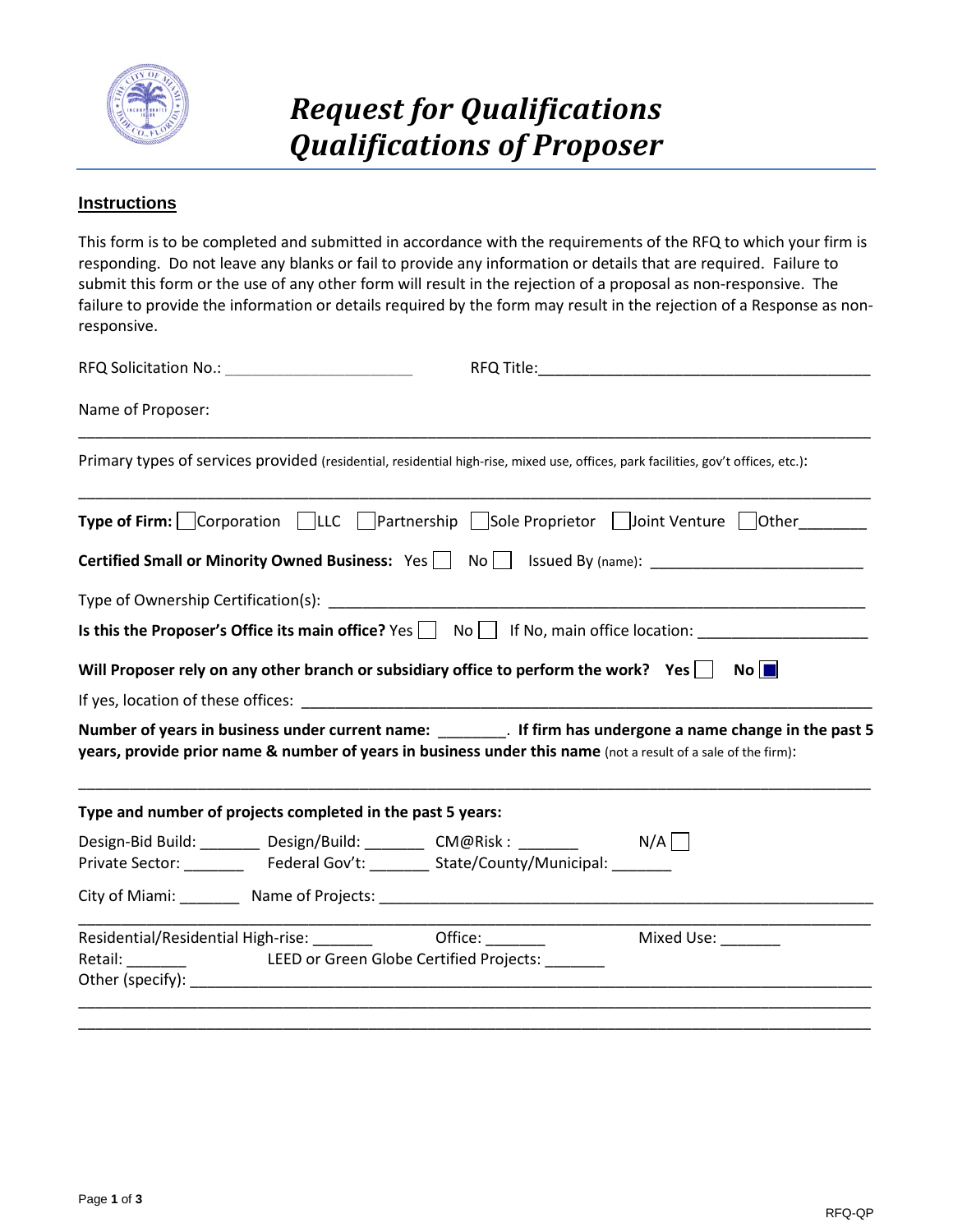# **Request for Qualifications Qualifications of Proposer Form RFQ-QP**

| <b>Number of Employees:</b> | Licensed Architects:         | Licensed Engineers |
|-----------------------------|------------------------------|--------------------|
| LEED-AP Professionals       | Licensed General Contractors | Licensed Surveyors |
| CTQP Licensed Inspectors    | Other(list)                  |                    |

**List, explain and provide the status of all claims, lawsuits, and judgments pending or settled within the last 5 years:** (add additional pages if necessary)

**Brief History of the Firm:**

In the remaining space on this page provide a brief history of the Proposer's Firm: